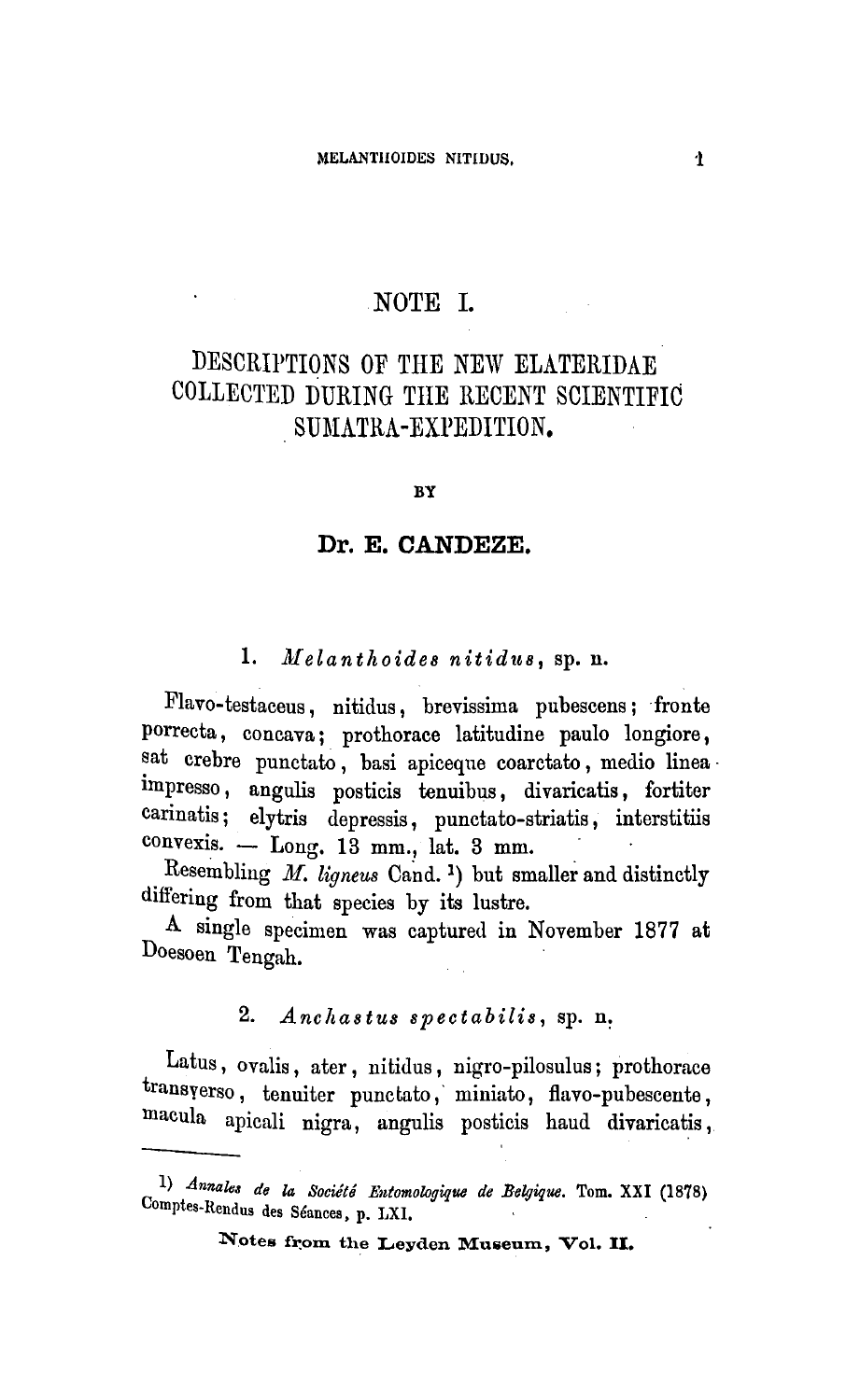bicarinatis; elytris punctatis, tenuiter striatis; subtus pedibusque, thorace excepto, fuscis. - Long. 6 mm., lat.  $2^{\prime}/\!$  mm.

The shortness and width of this species, as well as its bright colors, render it very remarkable, and clearly distinct from its congeners.

A single specimen was captured in May 1878 in the district of Rawas.

## 3. Melanoxanthus confusus sp. n.

Brunneus, parum nitidus, brunneo-pubesceus; prothorace latitudine paulo longiore, <sup>a</sup> basi angustato, crebre fortiterque punctato, augulis posticis retrorsum productis, acute bicarinatis, cum margine postico nitido et impunctato, flavescentibus; scutello triangulari, nigro; elytris ultra medium parallelis, punctato-striatis, interstitiis punctatis, confuse testaceo variegatis. — Long. <sup>7</sup> mm,, lat. 2 mm.

This species looks like M. dolosus Cand. '), variegatus Cand. <sup>2</sup> ), etc. and must be placed among these.

A single specimen was captured in June 1877 at Silago.

## 4. Cardiophorus rubiginosus, sp. n.

Brunneo-niger, parum nitidus, breviter et incondite flavopilosulus; prothorace longitudine paulo latiore, basi apiceque angustato, inaequaliter punctato, sulcis basalibus brevibus; elytris fortiter punctato-striatis, interstitiis convexis, apice carinatis, disco vage rubiginosis; subtus obscurior, unguiculis dentatis. — Long. 10 mm., lat.  $2^1/2$  mm.

Close to C. inconditus Cand.<sup>3</sup>) of the Philippine-islands.

Notes from the Leyden Museum, Vol. 11.

<sup>1)</sup> Mémoires de l'Académie Royale des Sciences de Belgique. Tom. XVII (1865). p. 33.

<sup>2)</sup> E. Candèze, Monographie des Elatérides. Tom. II. p. 516, n°. 7.

<sup>3)</sup> Annales de la Société Entomologique de Belgique. Tom. XVIII (1875). Comptes-Rendus des Séances, p. CXXV.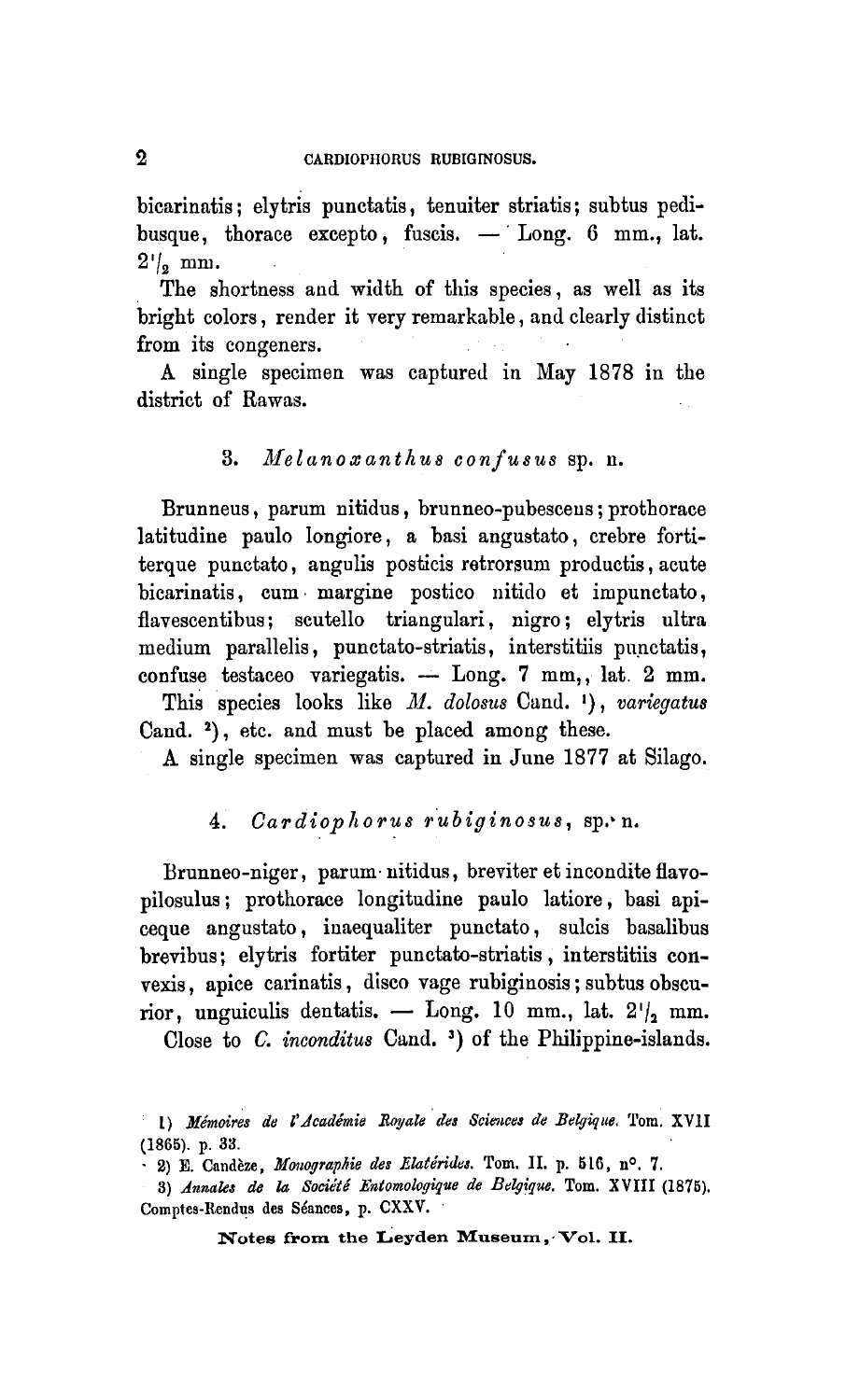## PENIA STICTICA. 3

One specimen from Moeara Laboe (November 1877), and two from the district of Rawas (May 1878).

#### 5. Melanotus hapatesus, sp. n.

Rufus, nitidus , flavo pilosus; fronte obscura; antennis concoloribus, articulo tertio secundo vix longiore, conjunctis quarto longioribus; prothorace transverso, sparsim punctato, punctis lateribus majoribus umbilicatis, angulis posticis retrorsum productis acute carinatis; elytris punctato-striatis, interstitiis plauis punctatis; subtus pedibusque concoloribus. — Long. <sup>7</sup> mm., lat. 2 mm.

Closely allied to M. carinatus Cand. ') but smaller and of <sup>a</sup> red color. The new species has the aspect of <sup>a</sup> dwarf-specimen of Hapatesus hirtus Cand.  $2)$ .

A single specimen was captured in May 1878 in the district of Rawas.

## 6. Penia stictica, sp. n.

Flava, flavo-pubescens, disco prothoracis, elytrorum basi suturaque brunnescentibus; prothorace transverso, plano, trapezoideo, subtiliter punctato; elytris seriatim brunneo lineolatis et punctatis; tarsis articulo tertio et quarto lamellatis.  $-$  Long. 12 mm., lat.  $3^{\frac{3}{4}}$  mm.

Three specimens captured in December 1877 on the Peak of Indrapoera, at <sup>a</sup> height of about 1490 M.

#### 7. Agonischius lateralis, sp. n.

Aeneus, subnitidus, cinereo-pilosulus, elytrorum lateribus brunneo pilosulis; antennis nigris; prothorace latitudine longiore, crebre fortiterque punctato, medio canaliculato,

<sup>1)</sup> Mémoires de l'Académie Royale des Sciences de Belgique. Tom. XVII (1865). p. 49.

Notes from the Leyden Museum, Vol. 11. 2) E. Candèze, Monographie des Elatérides. Tom. IV. p. 188; pl. 2, fig. 8.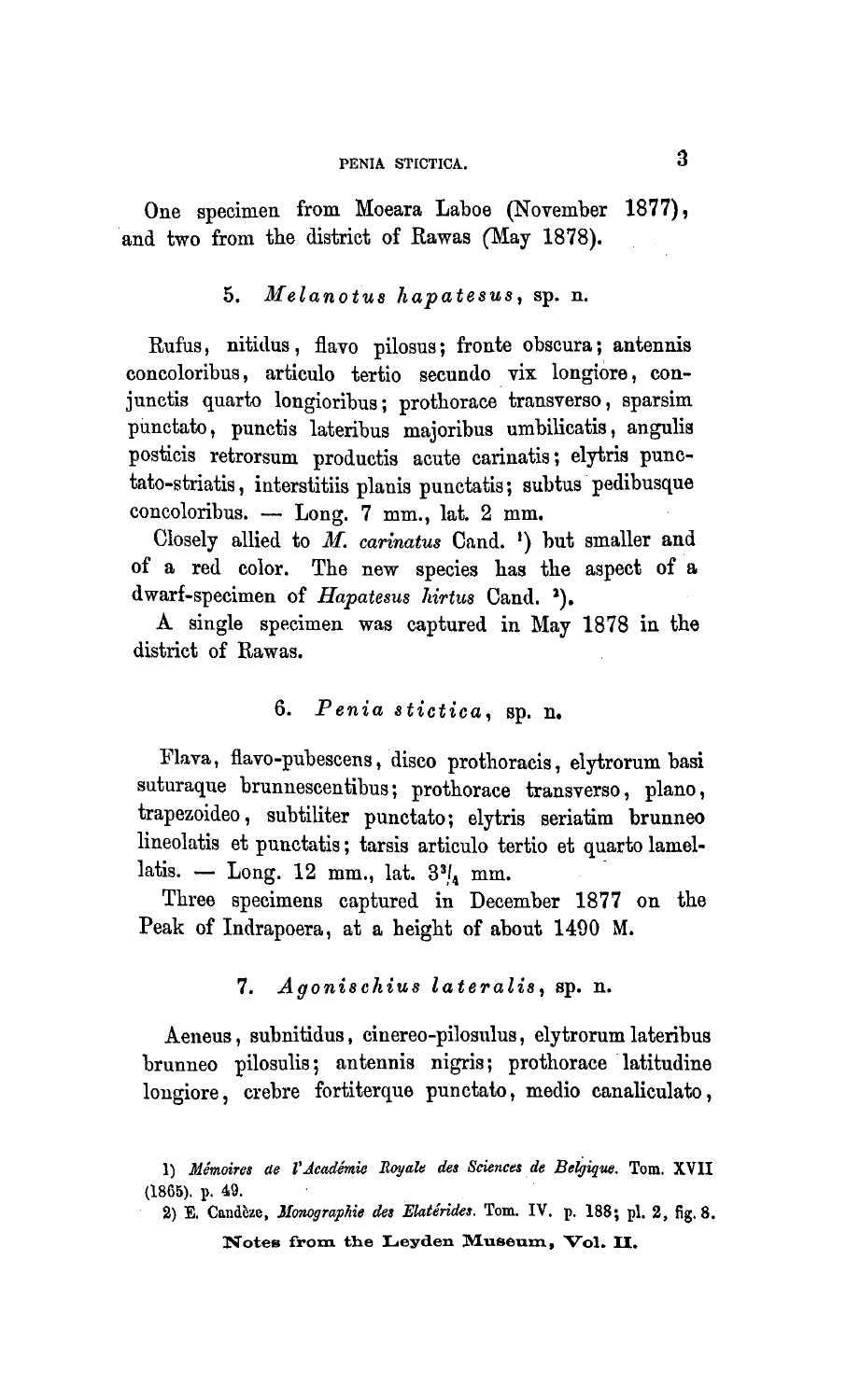angulis posticis gracilibus, divaricatis, obsolete eariuatis; elytris punctato-striatis, interstitiis convexis crebre punctatis; abdomine rufeseente, pedibus flavis. — Long. 11 mm., lat.  $2^{\prime}$ /<sub>2</sub> mm.

Allied to A. aeneolus Cand. ') and remarkable for its bicolored pubescence.

A single specimen, captured in October 1877 at Alahan pandjang.

## 8. Agonischius fasciatus, sp. n.

Aeneus, subnitidus, cinereo-pilosulus; antennis valde serratis, nigris; prothorace latitudine longiore, crebre fortiterque punctato, medio canaiiculato, angulis posticis divaricatis, obsolete carinatis; elytris punctato-striatis, iuterstitiis punctatis et convexis, brunneis pilositate brunnea bifasciatis; pedibus flavis. — Long. 11 mm., lat.  $2^i\vert_{\rm a}$  mm.

General appearance of the foregoing species, but distinct by its bicolored pubescence being arranged in streaks.

A single specimen, captured in October 1877 at Moeara Laboe.

## 9. Agonischius bimaculatus, sp. n.

Brevior, aeneus, nitidus, cinereo-pilosulus; antennis nigris; prothorace latitudine longiore, fortiter punctato, medio canaiiculato, angulis posticis obsolete carinatis; elytris punctato-striatis, interstitiis punctatis, basi rufo maculatis; abdomine rufescente, pedibus obscuris. — Long. 9 mm., lat. <sup>2</sup> mm.

This species as well as the two preceding ones must be placed by the side of  $A$ . aeneolus Cand.  $\cdot$ .

Two specimens were captured in May 1878 in the district of Rawas.

Notes from the Leyden Museum, Vol. II, 1) E. Candèze, Monographie des Elatérides. Tom. IV. p. 417, nº. 13.